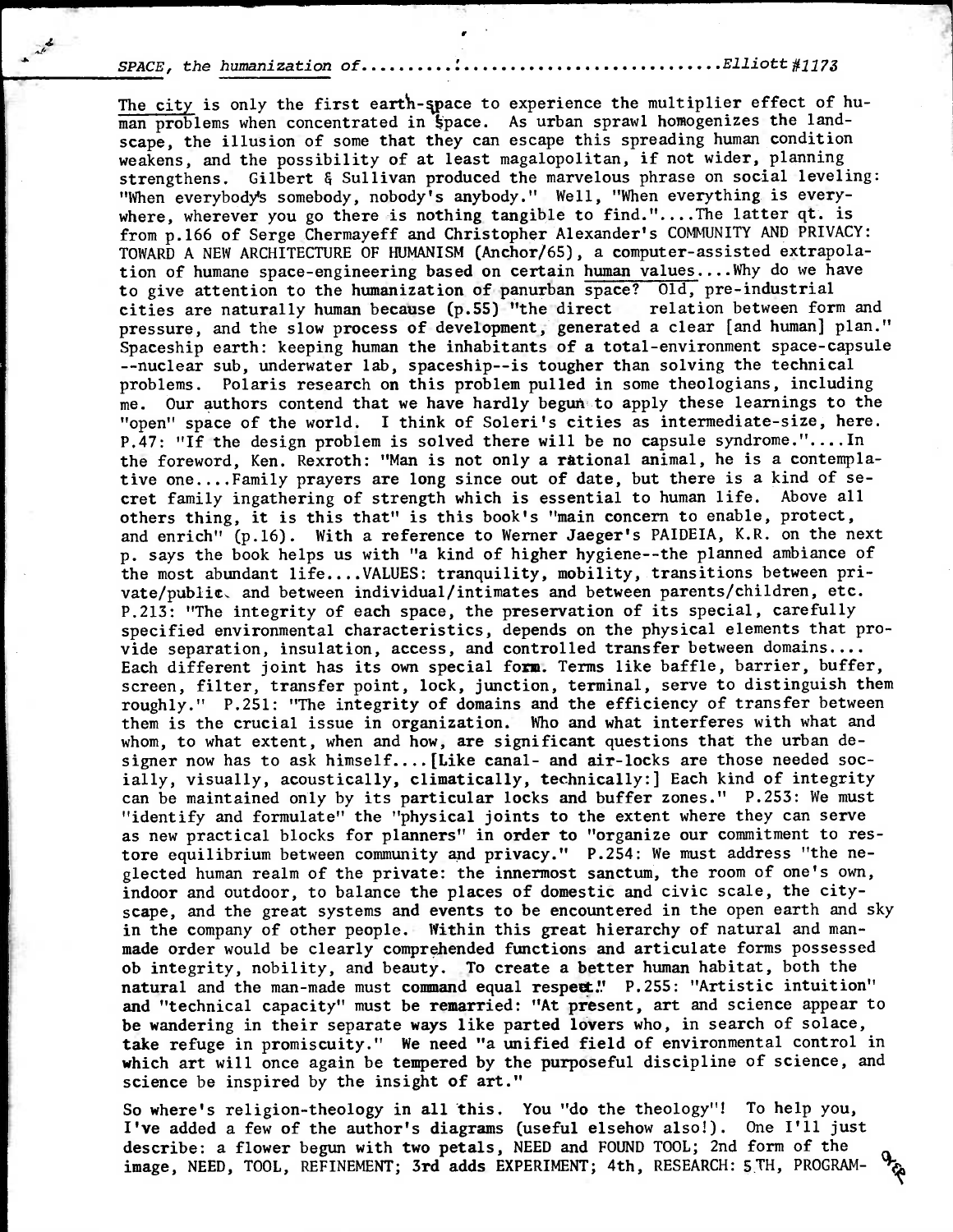MING, DEVELOPMENT, and OBSOLESCENCE. This is followed by a diagram of the "Development Cycle," successive circles labeled RESEARCH, DESIGN, PRODUCTION, DIS-TRIBUTION, UTILIZATION, ELIMINATION. [An aside: Are not diagrams themselves "the humanization of space"? Also, think about the relation of "diagram" and "design," using this qt. from S.C. on p.20: "The book advocates a Science of Environmental Design to supplement high purpose, creative ability, and technical skill before it is too late."]....This on  $p.67$ : And this on pp.248f: